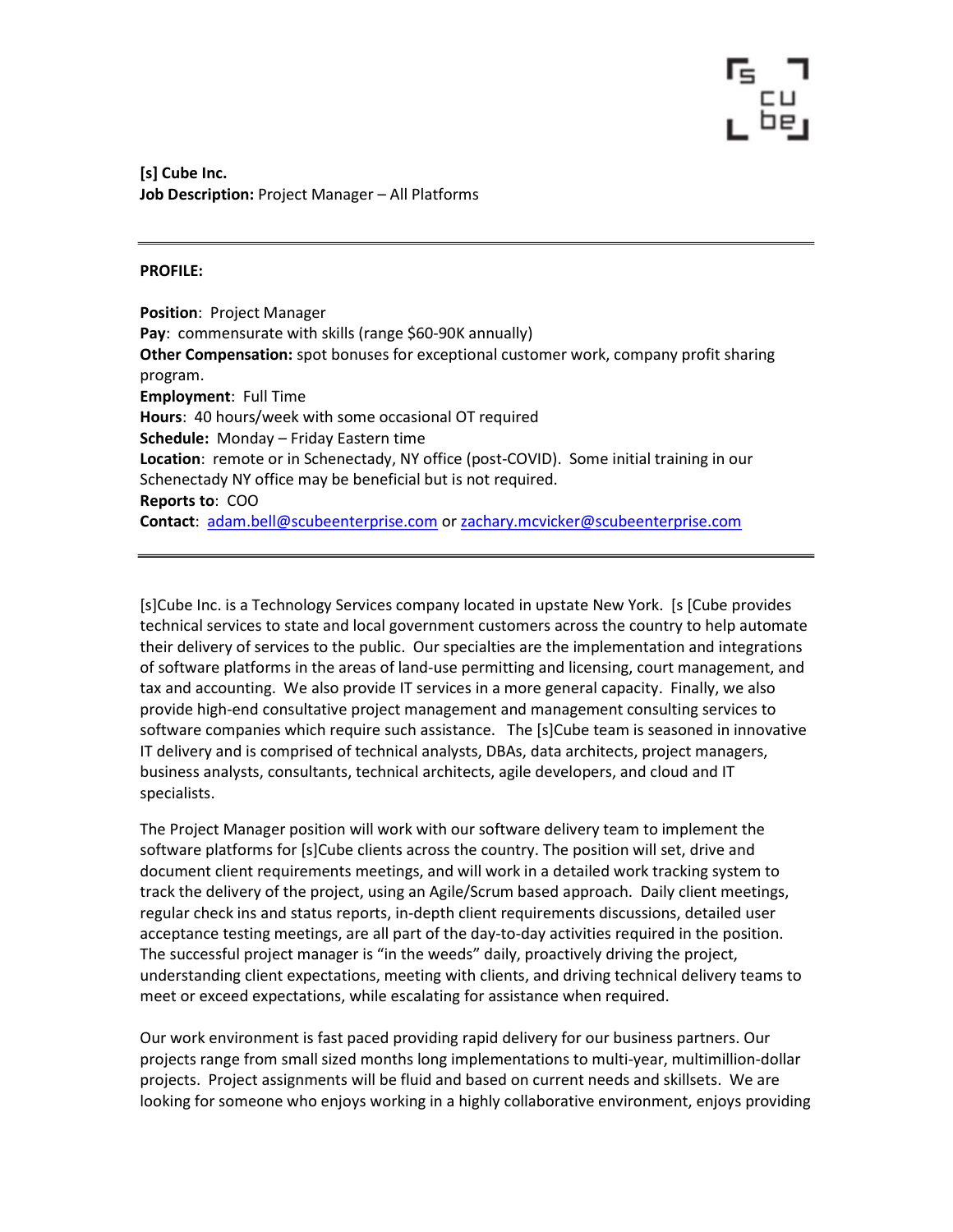

exceptional customer service, values speed, and quality, with a strong desire to drive change as we dynamically grow our business.

## Professional Requirements

- Strong background in key technologies, including client/server environments, network technologies, databases, and web-based technologies
- Flexibility and adaptability to adjust to a rapidly growing, dynamic environment
- A strong client service focus
- Excellent analysis skills
- Excellent project organizational skills, preferably using Smartsheets or MS-Project or an equivalent tool.
- Outstanding follow through and customer service
- Excellent oral and written communications skills; ability to interact with management and co-workers
- Strong work ethic some evening and weekend hours will be required
- Basic understanding of programming and design (See required skills)
- Ability to adhere to strict deadlines
- Maintain a grasp of all outstanding work to provide accurate time estimates for work requests
- Maintain strong relationships with client and technical team members, as well as with management.

# Required Skills

- Bachelor's degree with 3+ years of relevant work experience
- Experience with either Microsoft Project, Smartsheets or an equivalent project management tool.
- 3-5 years of proven work experience in managing complex technical projects, preferably in an Agile/Scrum environment.
- Experience in defining requirements and conceptualizing solutions on related projects or work assignments
- Exposure to/Knowledge of Agile development methodologies
- Ability to develop detailed delivery requirements documentation, in conjunction with clients and architect team.
- Demonstrated problem solving skills and the ability to work collaboratively with other stakeholders or team members to resolve issues
- Strong facilitation, negotiation, and conflict resolution skills

## Desired Skills (not required)

 Experience managing the implementation of any of the following government software: land management, licensing, permitting, code enforcement, court management, tax accounting, and environmental health departments

# Technologies Involved: